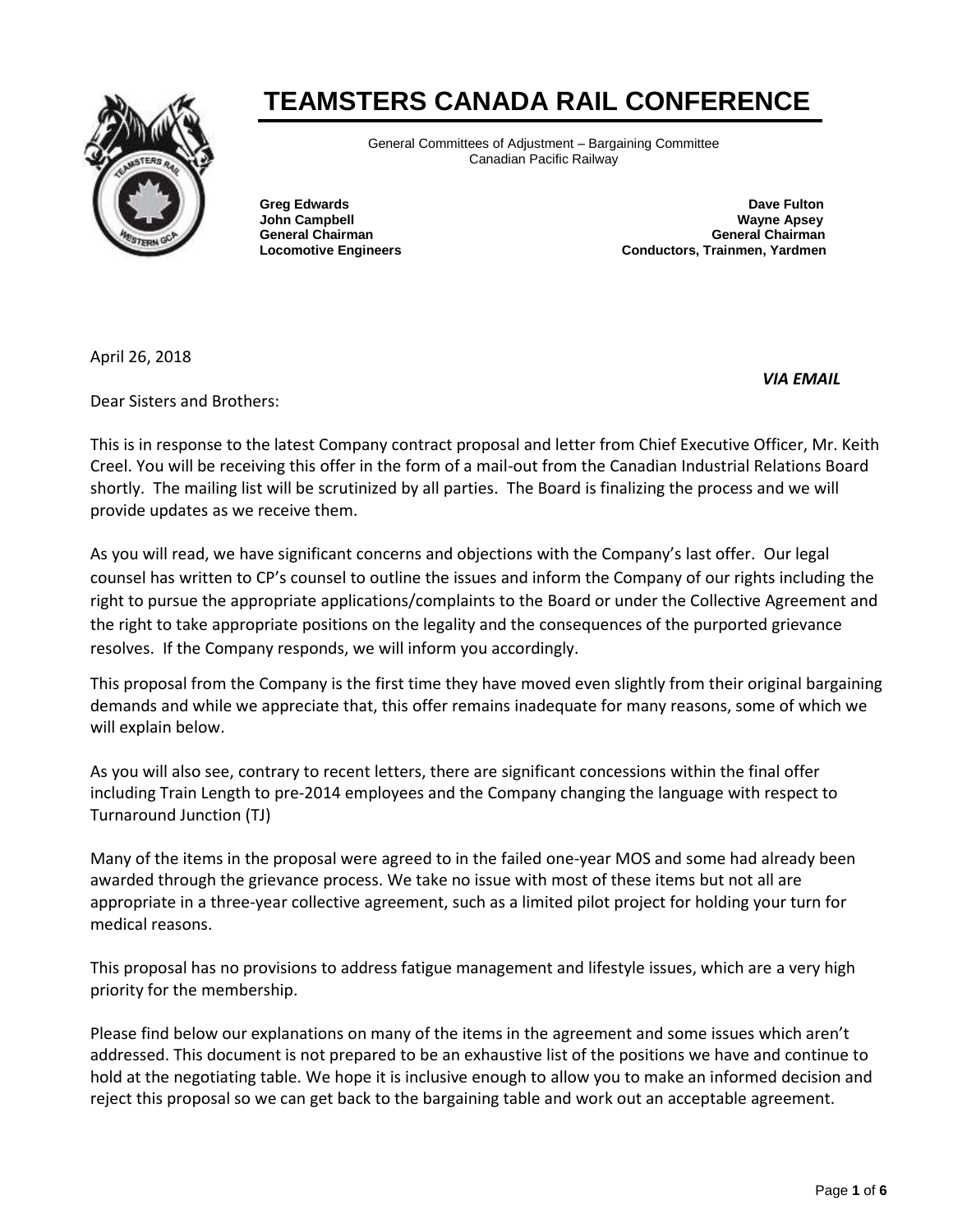## **TERM OF CONTRACT**

Amend Article 83 (CTY) and Article 40 (LE) to read:

- 83.01/40.01 This Agreement is effective January 1, 2018 as amended and updated, shall remain in full force and effect until December 31, 2020, and thereafter until revised or superseded. In accordance with the Canada Labour Code, S. 49(1), this Agreement will be subject to four months written notice preceding the date of expiration of the term, from either party to the Agreement, of its desire to revise, amend or terminate it.
	- In the 2015 round that resulted in the Adams decision, the parties agreed to language regarding the expiration of the Collective Agreements. The language is not in the Company's **draft** of the Consolidated and the above is an attempt to overwrite that agreed upon language. The Company did not have a demand related to altering this language.

#### **Disability Benefits (WIB)**

The Company has offered yearly increases of \$10 per year.

The Company's offer is insufficient and not industry standard.

#### **Dental Plan**

The Company has offered no annual maximum increase to dental.

The Company's offer is insufficient and not industry standard.

# **Vision Care**

Modify the provision concerning to include laser eye surgery every two years.

• The provision was most likely part of their offer to justify giving it to the non-unionized employees. This was not the Union's demand.

#### **Pension**

The Company's offer includes letters with the Union participating in the Pension Improvement Account. "This would **move pensions away from the bargaining table** and would allow the Union to propose changes based on the financial health of the plan." See letter and attachment at Appendix 1 regarding Pension Improvement Committee.

- This does NOT address our demand.
- The TCRC does NOT endorse this proposal and sought improvements to pension levels of all employees including post 2014 employees.
- This is an attempt by the Company to remove the ability to negotiate the pension cap through collective bargaining as contained within the Kaplan award.
- We have always opposed the pension improvement committee as it sets arbitrary targets.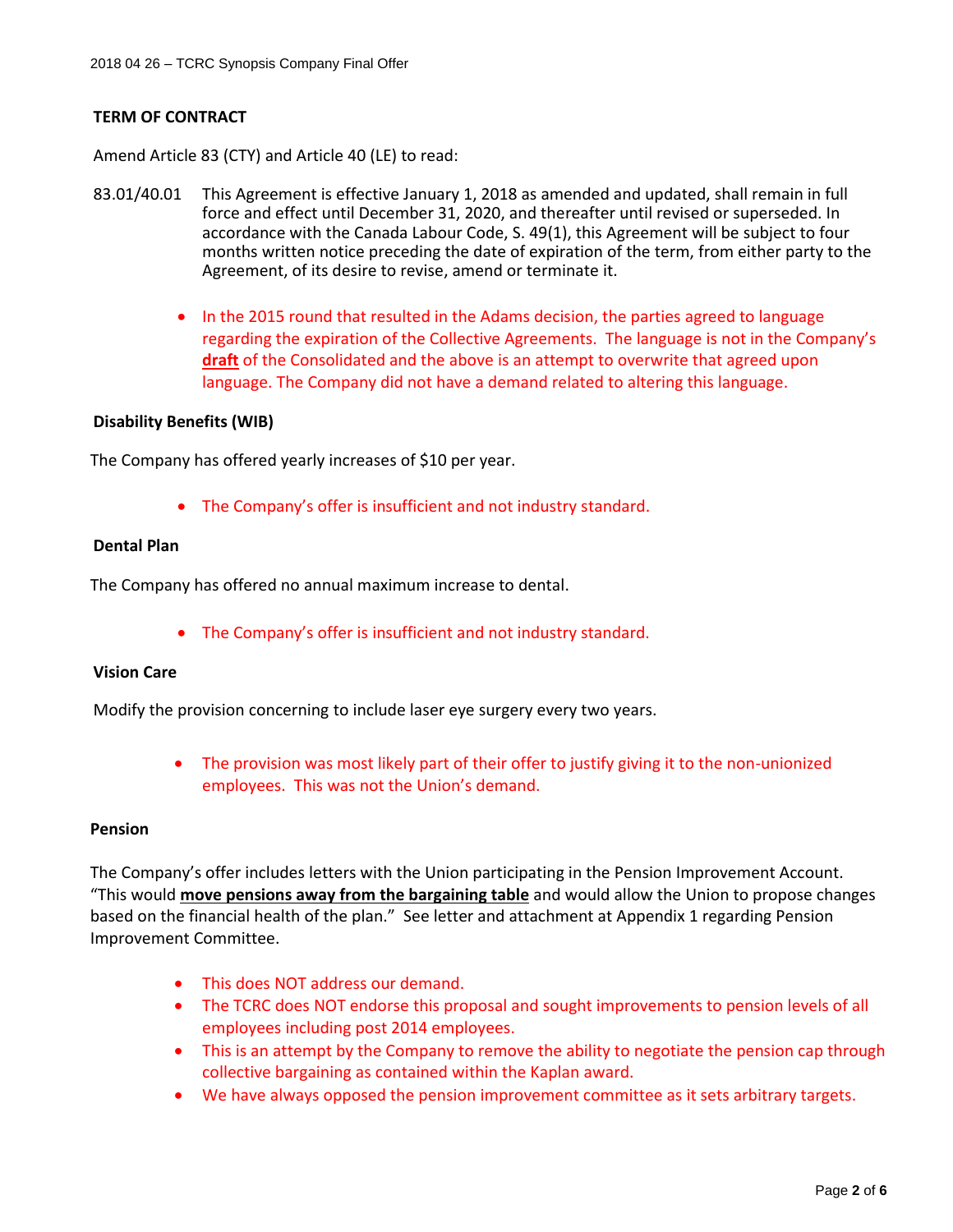#### **Material Change Provision**

As this is identified in the recent correspondence by the Company as a concession the changes are:

- The timelines are clarified in the provision.
- The relocation expenses were updated.
- Specific benefits that are typical in a material change have been put into the CA Articles.

### **Courtesy Calls**

The Company has indicated that this was previously agreed to as per the 9/13/2017 letter.

- The Union did not agree to the provision as written. The Company has added bullet point one and two both of which were not contained within the 9/13/2017 letter.
- This has the effect of reducing your rest if you utilize the courtesy call.

## **Turnaround Junction (TJ) -** all agreements to reflect current LE West provisions as follows:

The Company's proposal changes the language in the CTY west to so that payments at Turnaround Junction points will now be used to make up a minimum day.

- The Company did not table this demand nor was it part of any outstanding list.
- Contrary to the Company's recent letter, this is a substantial concession to the Western Conductors and Trainmen. The proposed Company language means that TT&J will go against the minimum day for West Conductors and Trainmen, reducing your pay.

#### **Train Length Allowance**

- Amend Train Length Allowance provisions in the Consolidated Collective Agreement to include the following:
	- Effective the first day of the month following ratification employees hired after January 1, 2014 and thereafter will be eligible for Train Length Allowance subject to the following conditions;
	- Employees hired after January 1, 2014 will become eligible for Train Length Allowance in the seniority order they hold on the applicable Eastern and Western Seniority roster whenever an attrition event occurs of an employee hired prior to January 1, 2014.
	- Entitlement is based on the total number of pre-January 1, 2014 Train & Engine employees currently eligible for train length allowances as of April 20, 2019. On a go forward, basis the total number of eligible employees shall not exceed 2273.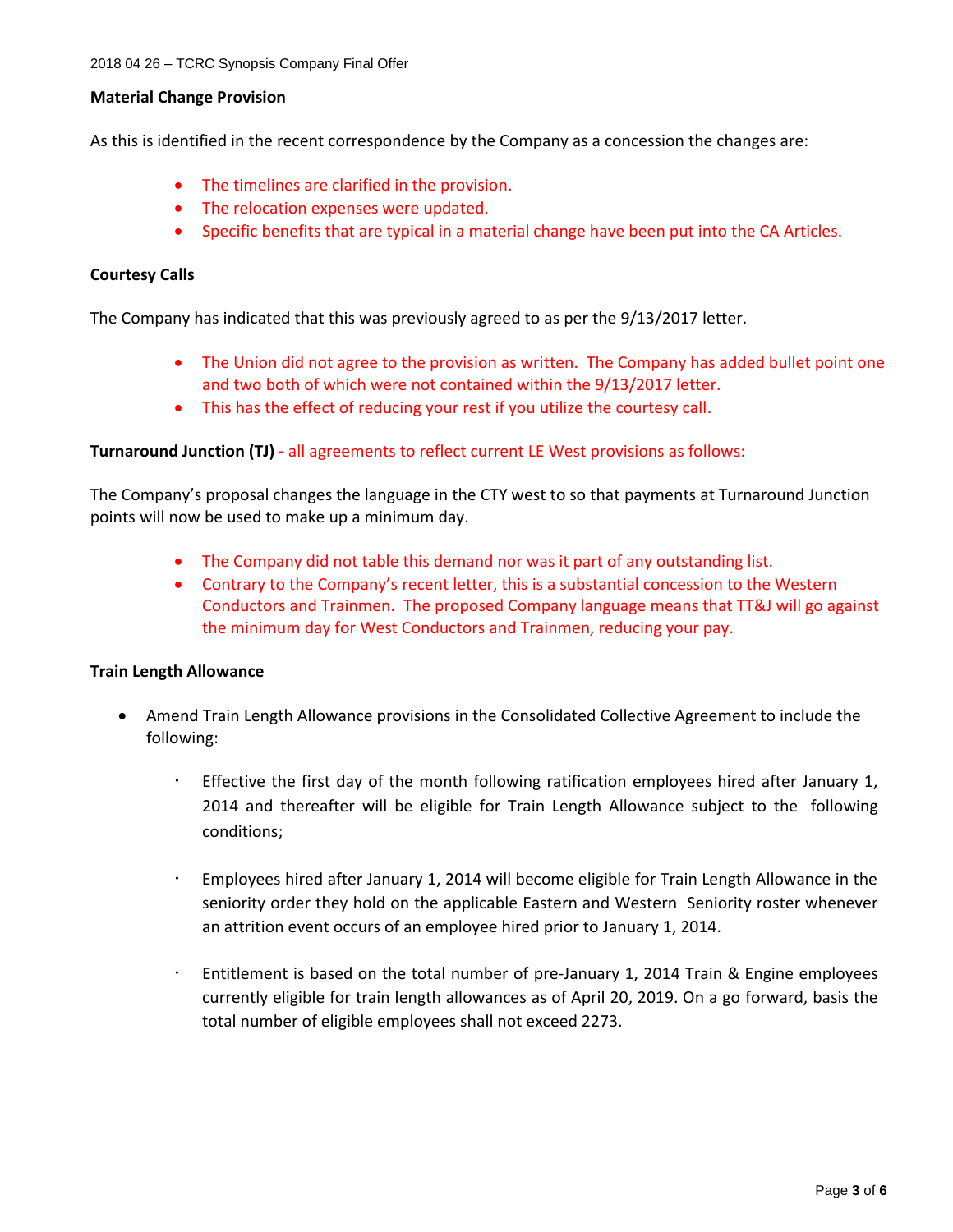| <b>Train Length</b>   | Pre 2014 | Post 2014 |
|-----------------------|----------|-----------|
|                       | Rates    | Rates     |
| 3,801 to 5,000 feet   | \$4.00   | \$2.80    |
| 5,001 to 6,000 feet   | \$8.00   | \$5.60    |
| 6,001 to 7,000 feet   | \$14.00  | \$9.80    |
| 7,001 to 8,000 feet   | \$22.00  | \$15.40   |
| 8,001 to 9,000 feet   | \$32.00  | \$22.40   |
| 9,001 to 10,000 feet  | \$44.00  | \$30.80   |
| 10,001 to 12,000 feet | \$59.00  | \$41.30   |

b) Effective the first day of the month following ratification train length allowances will apply:

- The Unions proposal included **train length and length of run increases for all employees** regardless of their date of service. Length of Run has not been addressed for Post-2014 employees.
- The Company's proposal continues with a two-tiered pay that is completely unmanageable.
- The Company's proposal removes "and over" from the language and eliminates all train length payable with over 12,000 ft. **NOTE that if you operate a train that is longer than 12,000 feet, there is NO applicable payment according to the language.** Given the substantial savings of when operating trains over 12,000 feet, the Company might actually gain on this proposal.
- Contrary to the Company's recent letter, this is a **substantial concession to all pre-2014 employees in Canada**.
- The Company's offer is insufficient and not industry standard.

#### **Consolidated Collective Agreement**

The Company's proposal; "The Consolidated Collective draft agreement provided to the Union on July 7, 2017 will be considered the final and binding version and distributed to managers and employees. This is in compliance the December 8, 2015 Justice Adams Decision."

- The Company acknowledges that the document is **simply a draft** and subject to the parties editing and approval.
- The Company is well aware of the fact the Union has not had additional input into this document and are willing to finalize.
- In the Adams decision, the award contemplates that any outstanding issues may be referred to him for resolution. The Company's proposal to consider the draft as a final and binding version is their attempt to circumvent this process.
- The Company has made numerous changes to the document which are unacceptable and cannot be subject to the process unless the membership is fully aware of the document and its shortcomings.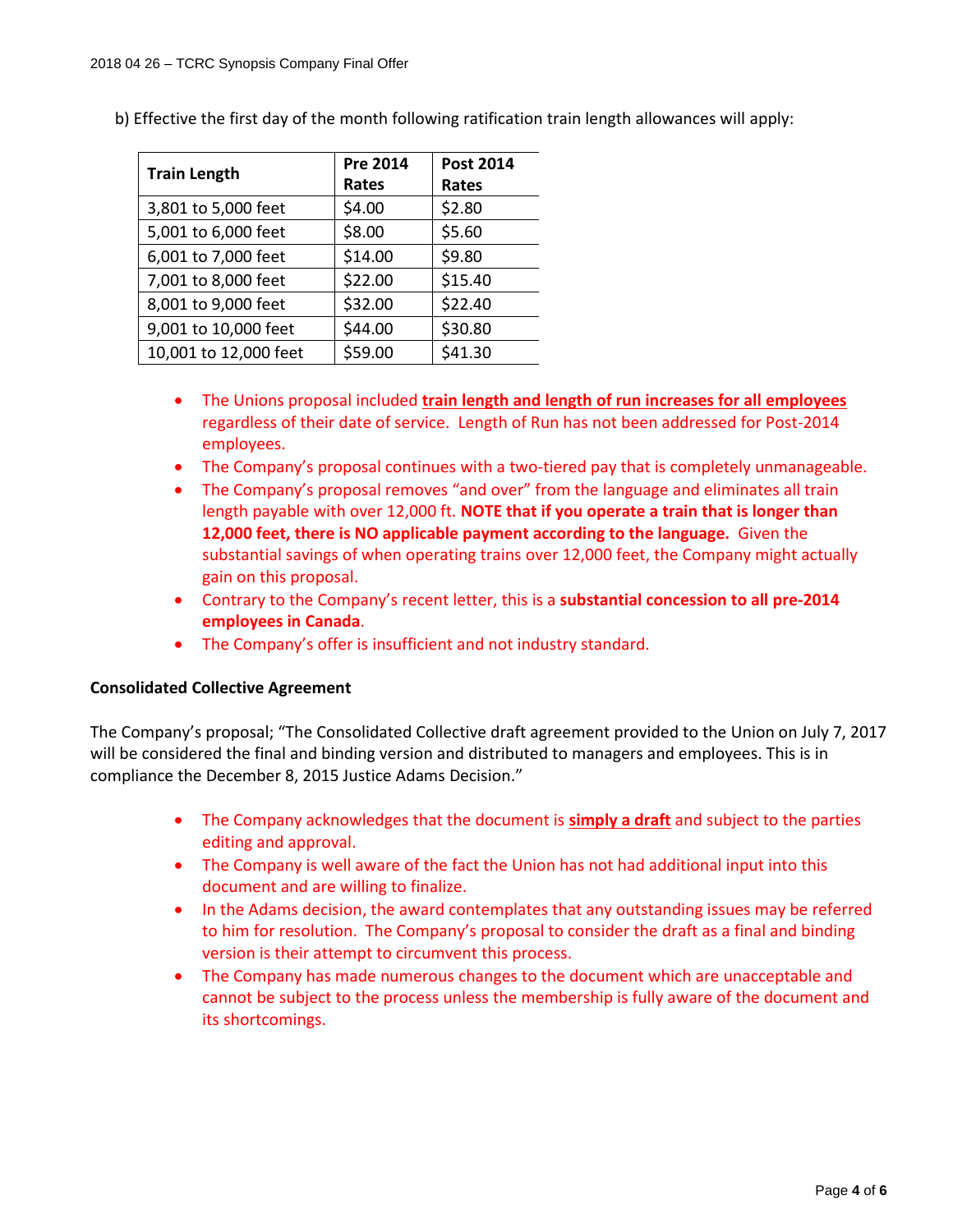# **Medical Hold Pilot**

Amend the Family Care Letter to include a pilot for the term of the Collective Agreement for the ability to hold turns for personal medical appointments

- While this clause somewhat addresses the TCRC demand, we do not want this to be a pilot project, but rather have the language inserted into the Collective Agreement available for all employees in every terminal
- A pilot for a few terminals is not acceptable for a 3-year-term.

#### **Kootenay Valley Railway**

The Company has added the proposals related to the KVR to the overall final offer.

- The KVR is negotiated separately and subject to ratification by the employees on the KVR. The proposals must be separate and distinct in order to be voted on correctly.
- Notwithstanding the previous concerns, the Company has misrepresented the Term of the contract or purposefully altered it. The KVR agreement expired December 2016. Effectively those employees would not have a wages increase for 2017, a year when everyone else received a 3% increase.
- Contrary to the Company's letter, the offer includes **concessions requiring the KVR employees to operate beyond the agreed upon limits of their territory** without any added compensation. Similarly, the Cranbrook employees will lose work as a result without addressing those adverse effects.

#### **Non-Disciplinary Grievance Resolve Letter**

- The Union Executive did not endorse this letter and are opposed to this offer.
- The Company's proposal is an attempt to let itself off the hook for its countless violations of the Collective Agreement. This offer would force many members to abandon their grievances and require the Union to forfeit all of its outstanding policy grievances, including those on important issues such as drug and alcohol testing, benefits while on suspensions and the Fitness Assessment Policy grievance. Some of which are scheduled to heard in the coming months.
- The Company is attempting to "wipe the slate clean" of its past indiscretions for the measly price of \$1,000 per member. This is a steal for the Company and an insult to the membership.
- The ability to grieve is fundamental to your rights as a unionized worker. We are vehemently opposed to any Collective Agreement language that seeks to undercut your rights and allow the Company walk away from its past violations scot-free.